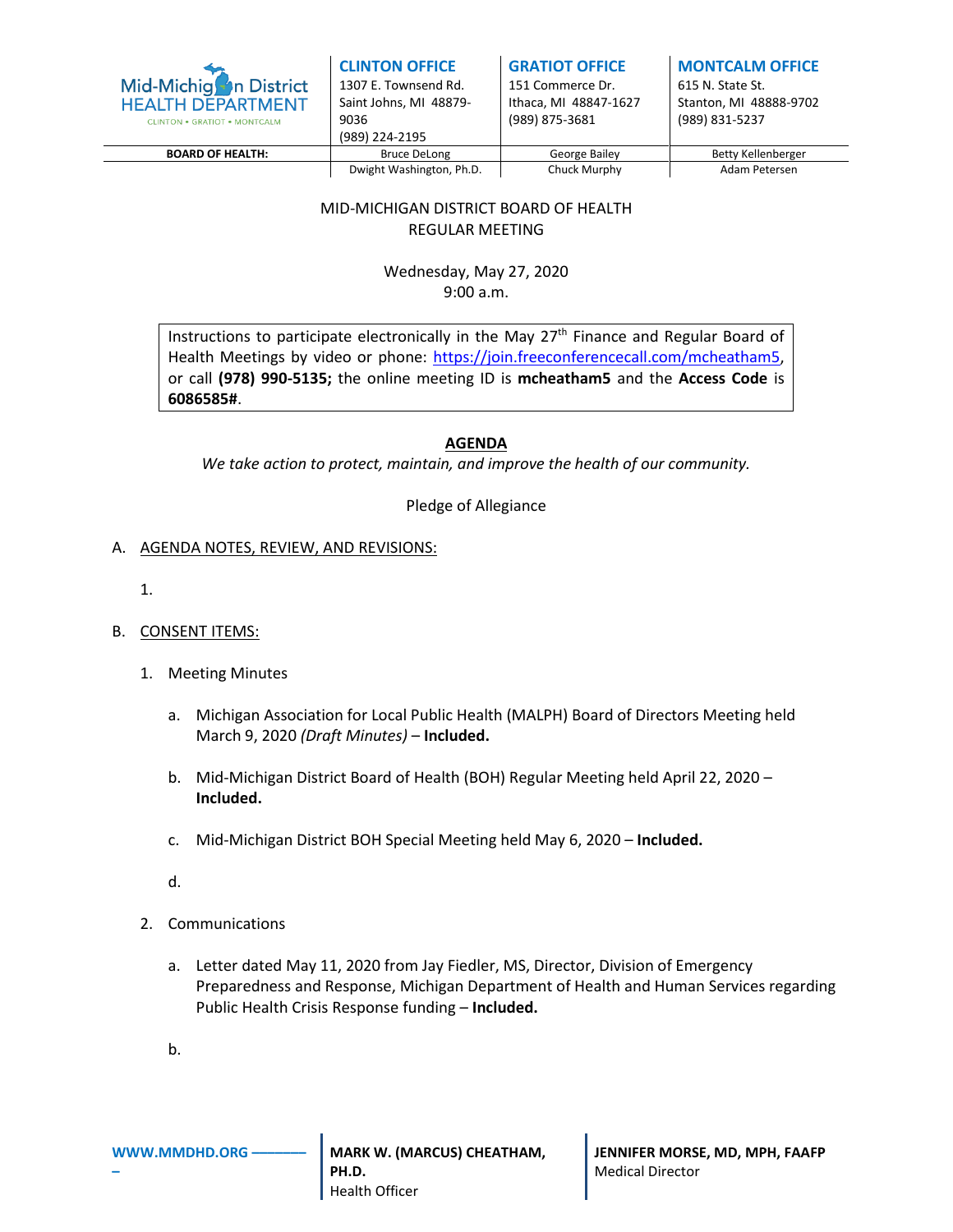#### C. PUBLIC COMMENTS:

### D. BRANCH OFFICE EMPLOYEES:

#### E. COMMITTEE REPORTS:

- 1. Finance Committee: Bruce DeLong, Chair
	- a. MMDHD Expenses for April 11 through May 8, 2020 **Included.**
	- b. MMDHD's Monthly Balance Sheets, Revenue and Expenditure Reports for February, March, and April 2020 – **Included.**
	- c. MMDHD FY 19/20 Budget Forecast
	- d. FY 18/19 Audit, *Yeo & Yeo* (Note: One presentation will be given at the Regular Board Meeting.) – **Separate PDF.**
	- e. Quotes for New Office Equipment **Included.**

# f.

- 2. Personnel Committee: Betty Kellenberger, Chair
	- a.
- 3. Program Committee: Dwight Washington, Chair
	- a.
- 4. Mid-Central Coordinating Committee: Dwight Washington

a.

- F. MEDICAL DIRECTOR'S REPORT: Jennifer Morse, M.D., MPH, FAAFP **Included.**
	- 1. Future of the COVID-19 Pandemic

### 2.

- G. HEALTH OFFICER'S REPORT: Mark W. (Marcus) Cheatham, Ph.D.
	- 1. COVID-19 and the Impact on Immunizations **Included.**
	- 2. MMDHD COVID-19 Activities for May **Included.**
	- 3. Agreements Signed, April 17 through May 20, 2020 **Included.**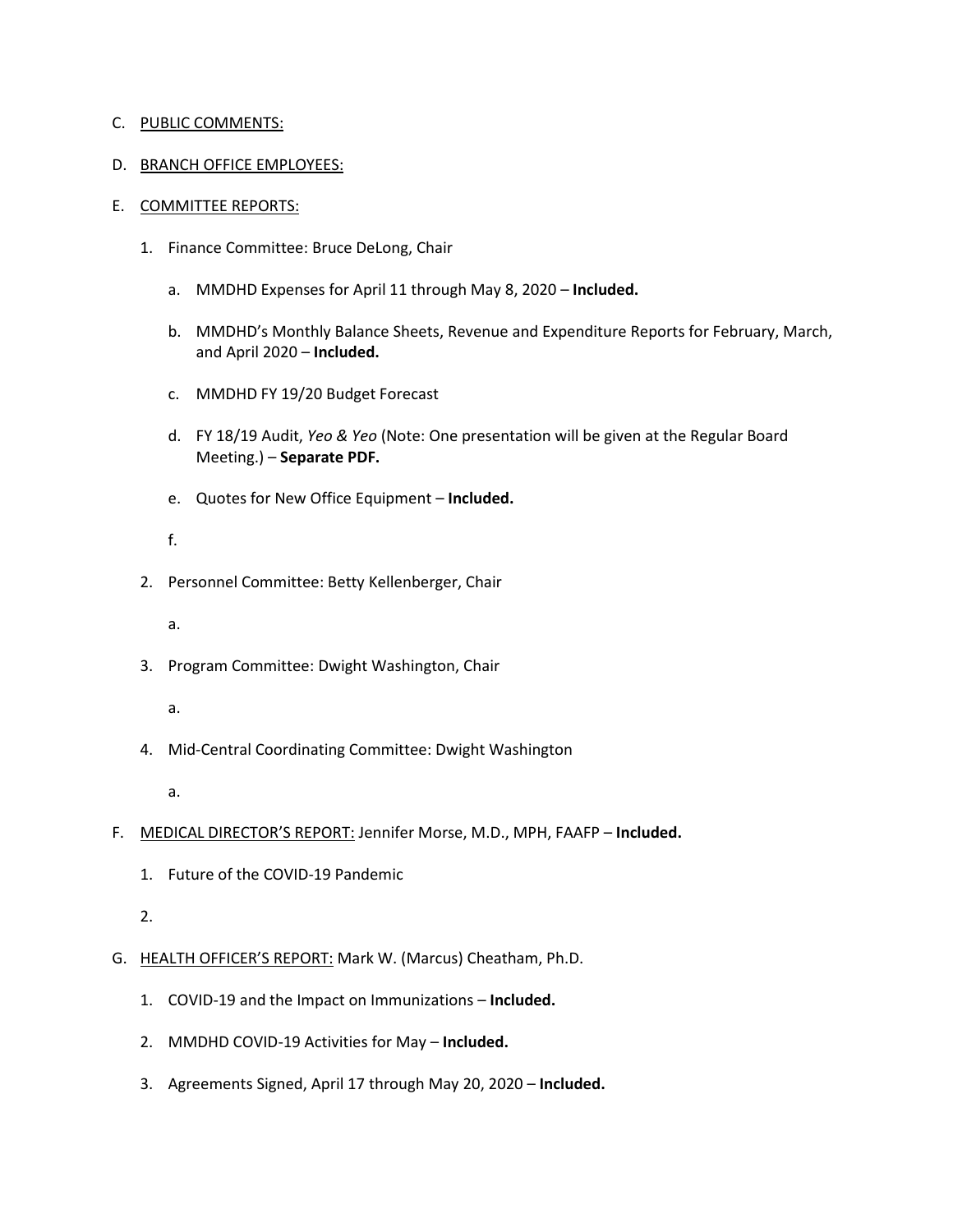- 4. Preparations for Reopening MMDHD Services **Included.**
- 5. Preparations for Availability of COVID-19 Vaccine **Included.**

6.

### H. OLD BUSINESS:

1.

## I. NEW BUSINESS:

1. Emerging Issues

2.

J. LEGISLATIVE ACTION:

1.

## K. INFORMATIONAL ITEMS:

- 1. Mid-Michigan District BOH Action Items, April 2020
- 2. MMDHD Staffing Report

# L. RELATED NEWS ARTICLES AND LINKS:

- 1. County Adheres To Restrictions While Preparing For Candidate Filings, *Gratiot County Herald,*  April 15, 2020
- 2. No Deaths Yet In Gratiot As COVID-19 Continues To Spread, *Gratiot County Herald,* April 15, 2020
- 3. Interview With Pat Carr, *Lakeview Area News,* April 16, 2020
- 4. 4 Deaths At Senior Facility Reported, *Lansing State Journal,* April 16, 2020
- 5. COVID-19 Outbreaks Reported At 4 Area Care Facilities, *Lansing State Journal,* April 22, 2020
- 6. First COVID-19 Death Reported In Gratiot As Cases Slow, *Gratiot County Herald,* April 22, 2020
- 7. Kent County Revokes Court Order Which Said Possible COVID-19 Carriers Who Refuse To Isolate Can Be Detained, *Daily News,* April 22, 2020
- 8. 3 New Deaths Push Area Total To 23, *Lansing State Journal,* April 24, 2020
- 9. Local Medical Director: Michigan To Start Reporting 'Probable' Cases And Deaths Related To COVID-19, *Daily News,* April 24, 2020
- 10. 8 New COVID-19 Cases Reported In Greater Lansing, *Lansing State Journal,* April 26, 2020
- 11. COVID-19 Cases Hit Double-Digits In Gratiot County, *Gratiot County Herald,* April 29,2020
- 12. Health Department Provides Briefing, *Gratiot County Herald,* April 29, 2020
- 13. Michigan is Flattening The Curve, But It's Not Business As Usual, *Daily News,* May 1, 2020
- 14. Virus Claims 3 More Lives In Lansing, *Lansing State Journal,* May 2, 2020
- 15. Greater Lansing Sees 1 More Case Of COVID-19, *Lansing State Journal,* May 4, 2020
- 16. 4 More COVID-19 Cases In Area, *Lansing State Journal,* May 5, 2020
- 17. Ingham: 14 Have Died From COVID-19, *Lansing State Journal,* May 6, 2020
- 18. Virus Linked To Death At Nursing Home, *Lansing State Journal,* May 6, 2020
- 19. Outbreak At Care Facility Doubles Gratiot's COVID-19 Cases, *Gratiot County Herald,* May 6, 2020